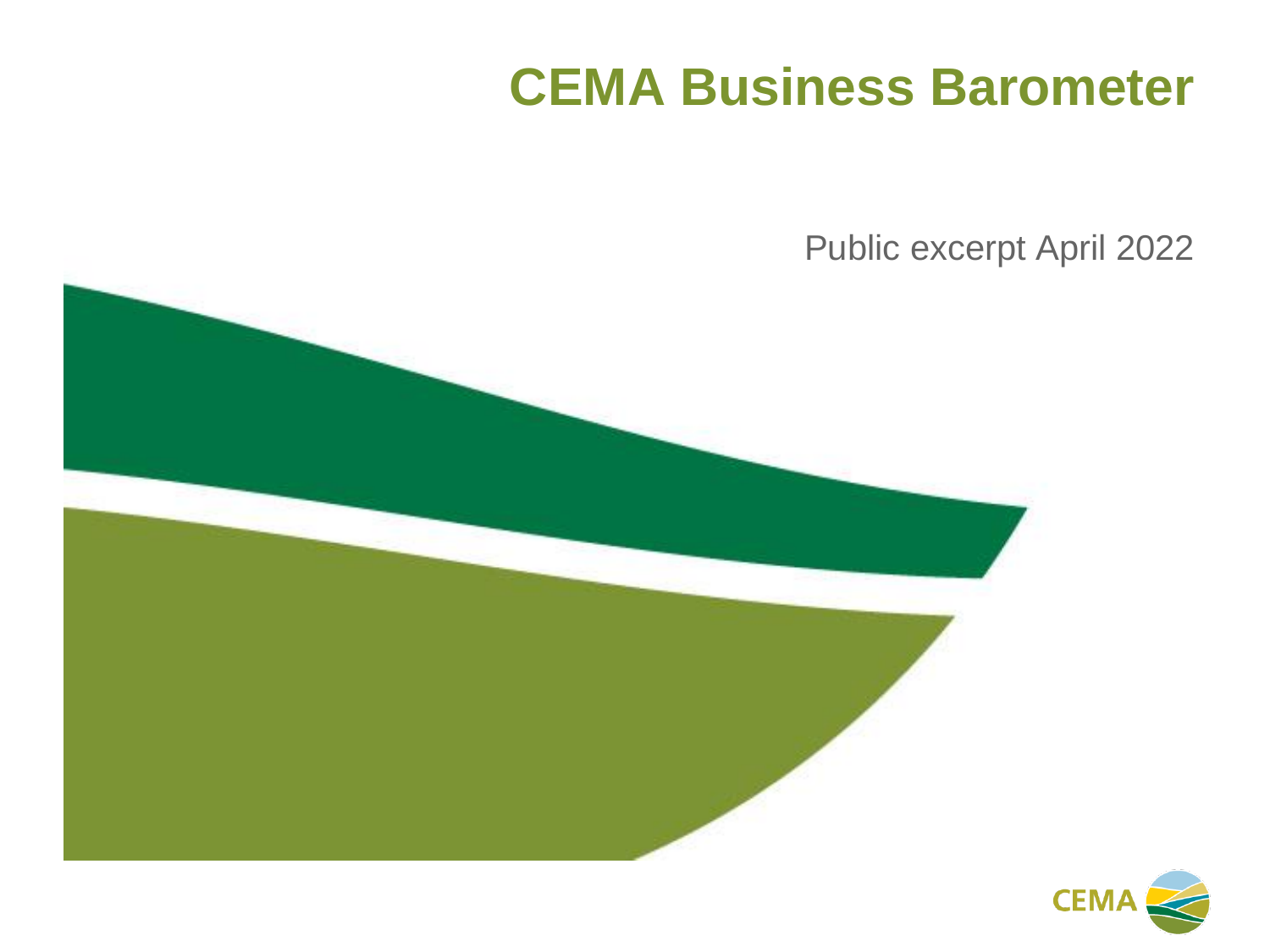### **What is the CEMA Business Barometer?**

- A monthly survey within the European agricultural machinery industry (started in 2008)
- Coverage of all major sectors from tractors to municipal equipment
- Target group: 140 senior managers from 9 (CEMA) countries
- Implementation: online survey
- Questionnaire available in five languages
- Executed by VDMA for CEMA
- Subjects of the survey:
	- current and future business situation
	- situation of order intake
	- ► development of turnover
	- ► turnover expectation per country
	- ► production plans
	- employment plans
	- special topics, e.g. delivery times
- Deadlines: starting ca. 5th each month, closure: ca. 13th



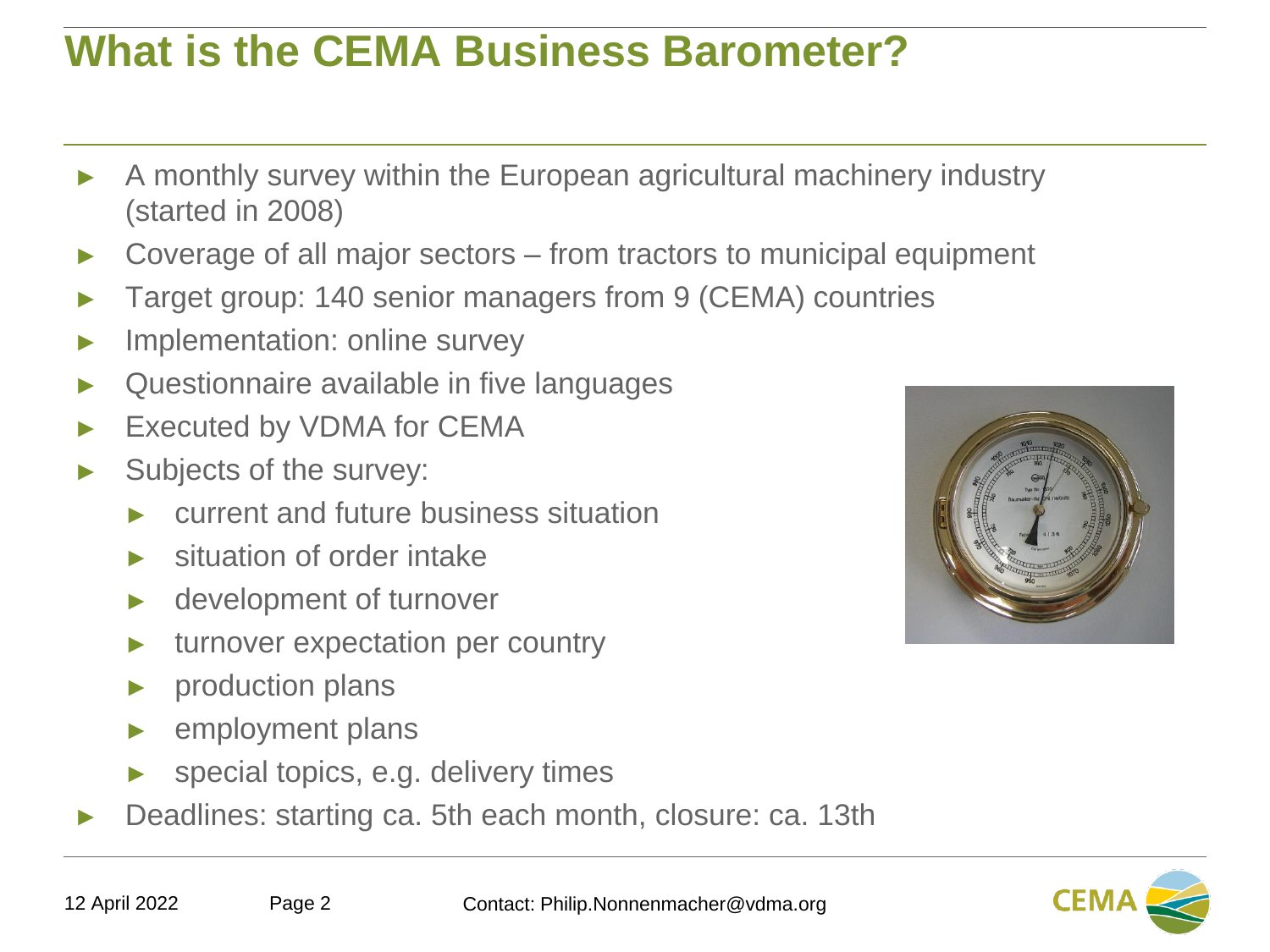## **Business climate has further deteriorated**  Executive summary of the survey in April

The general business climate index for the agricultural machinery industry in Europe has continued to fall after its sharpest drop since the crash in the wake of COVID-19, but is still holding at a positive level. In April, the index decreased from 30 to 20 points (on a scale of -100 to +100).

Price increases and shortages on the supplier side continue to challenge the industry heavily. Once again more than half of the companies are planning a temporarily production stop due to a shortage of certain parts in the coming four weeks.

Against this backdrop, dealer stocks with new machines have been significantly reduced over the past months in nearly all markets and likewise the used machinery stock has been generally cleansed. However, while industry representatives could previously assume that dealer stocks had fallen below their optimal level, which would result in further orders, uncertainty is now emerging with regard to several markets. Confidence levels have fallen not only for Eastern Europe, but also for Austria and, except for Romania, for almost all EU-13 countries.

Meanwhile, only 14% of the survey participants expect their company's order intake to increase, while 45% expect it to decrease in the coming six months.

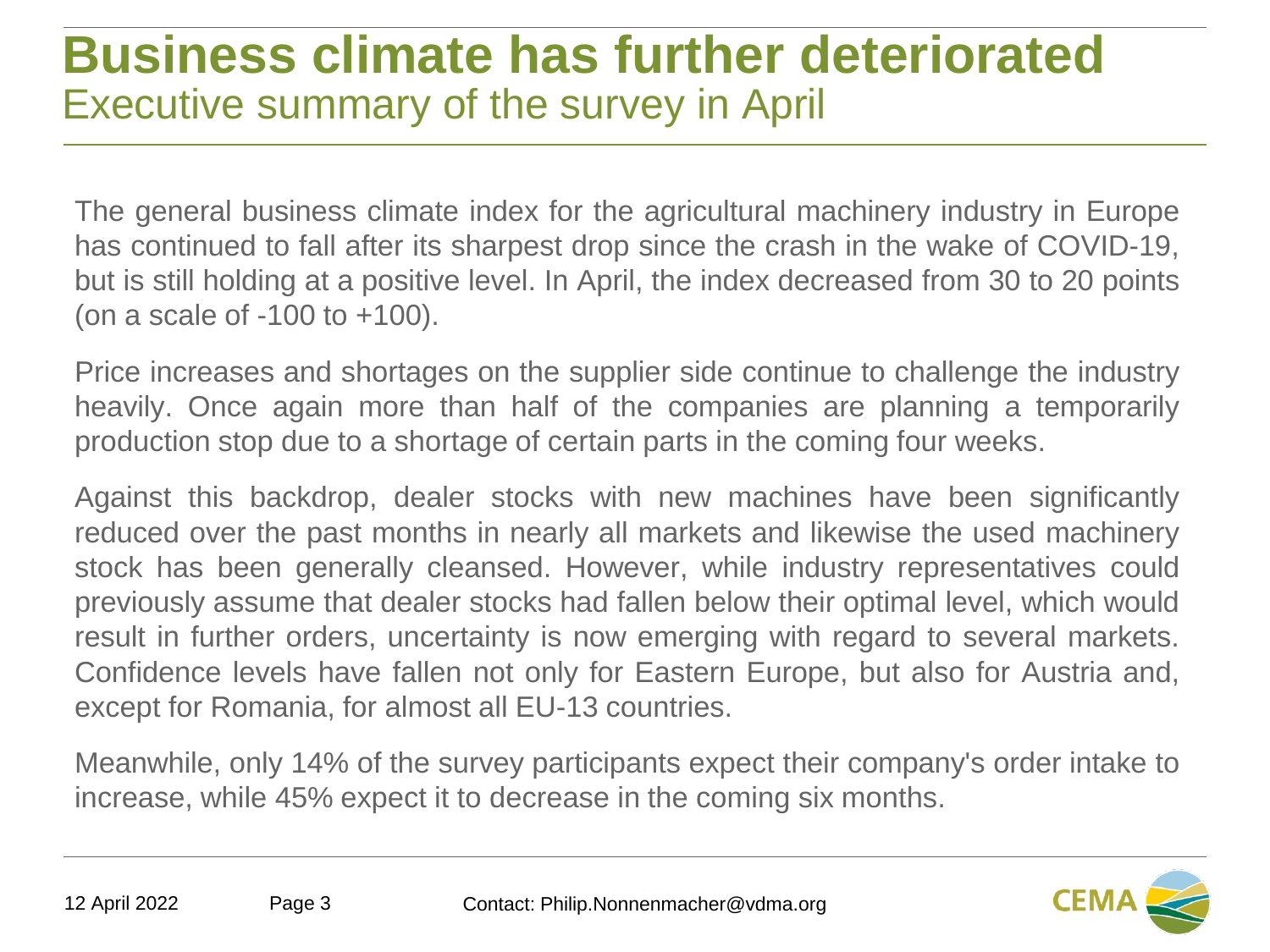### **Business Climate** Index Development



#### Source: CEMA Business Barometer

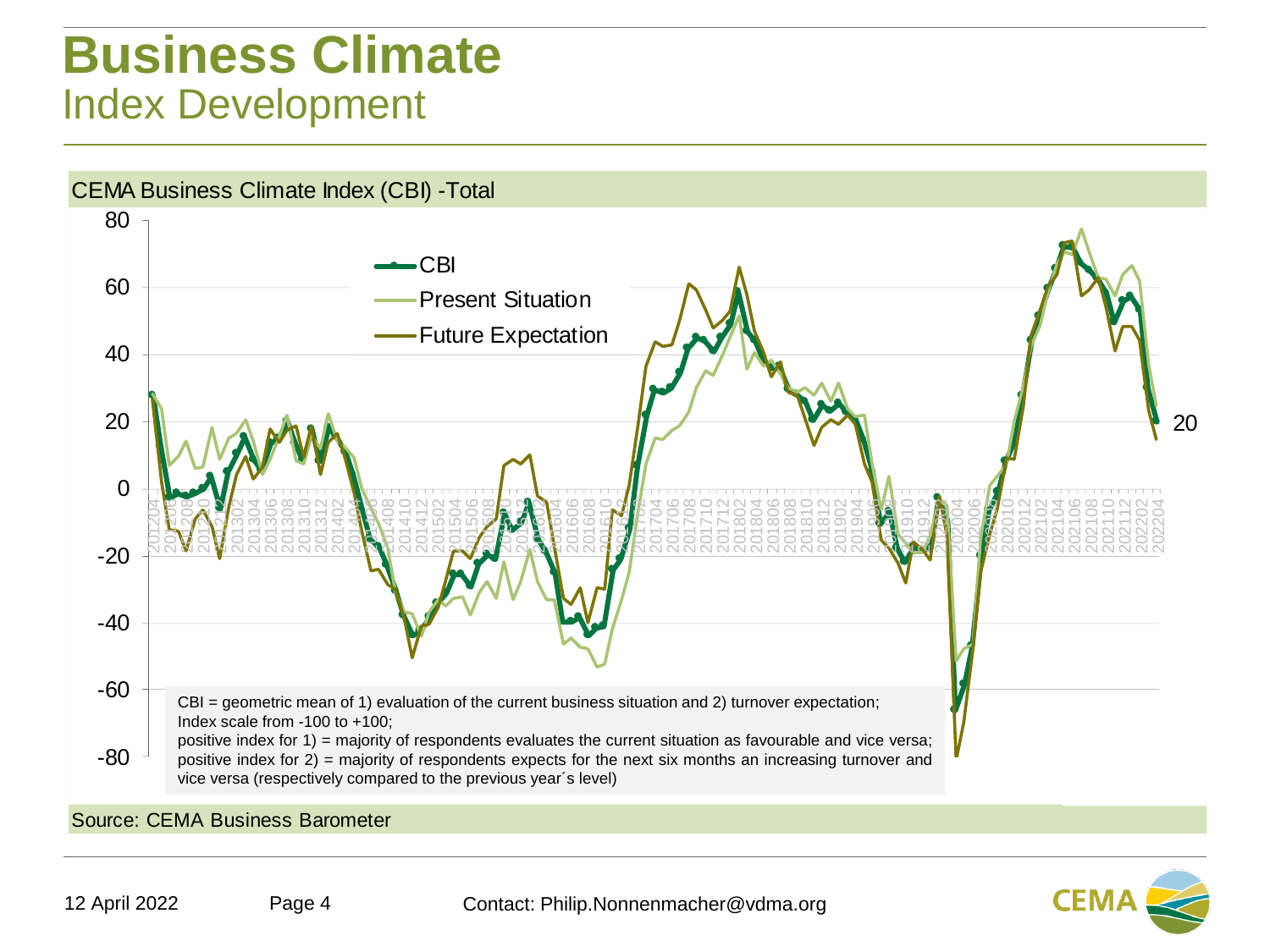## **Business Climate**  Illustration of Business Cycle



Source: CEMA Business Barometer, each value as an average of the last two months

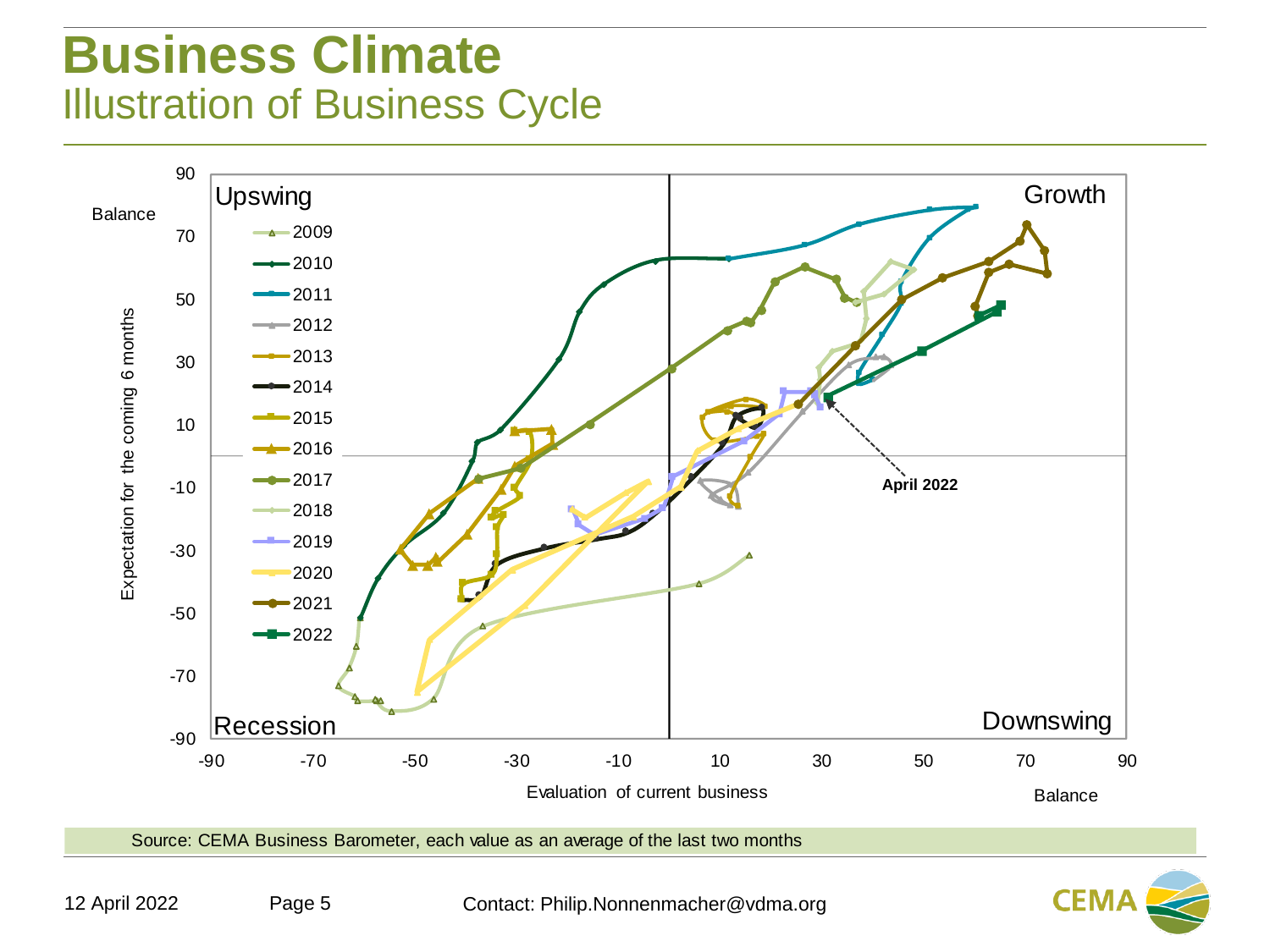### **Business Climate** Current Evaluation and Expectations



Source: CEMA Business Barometer